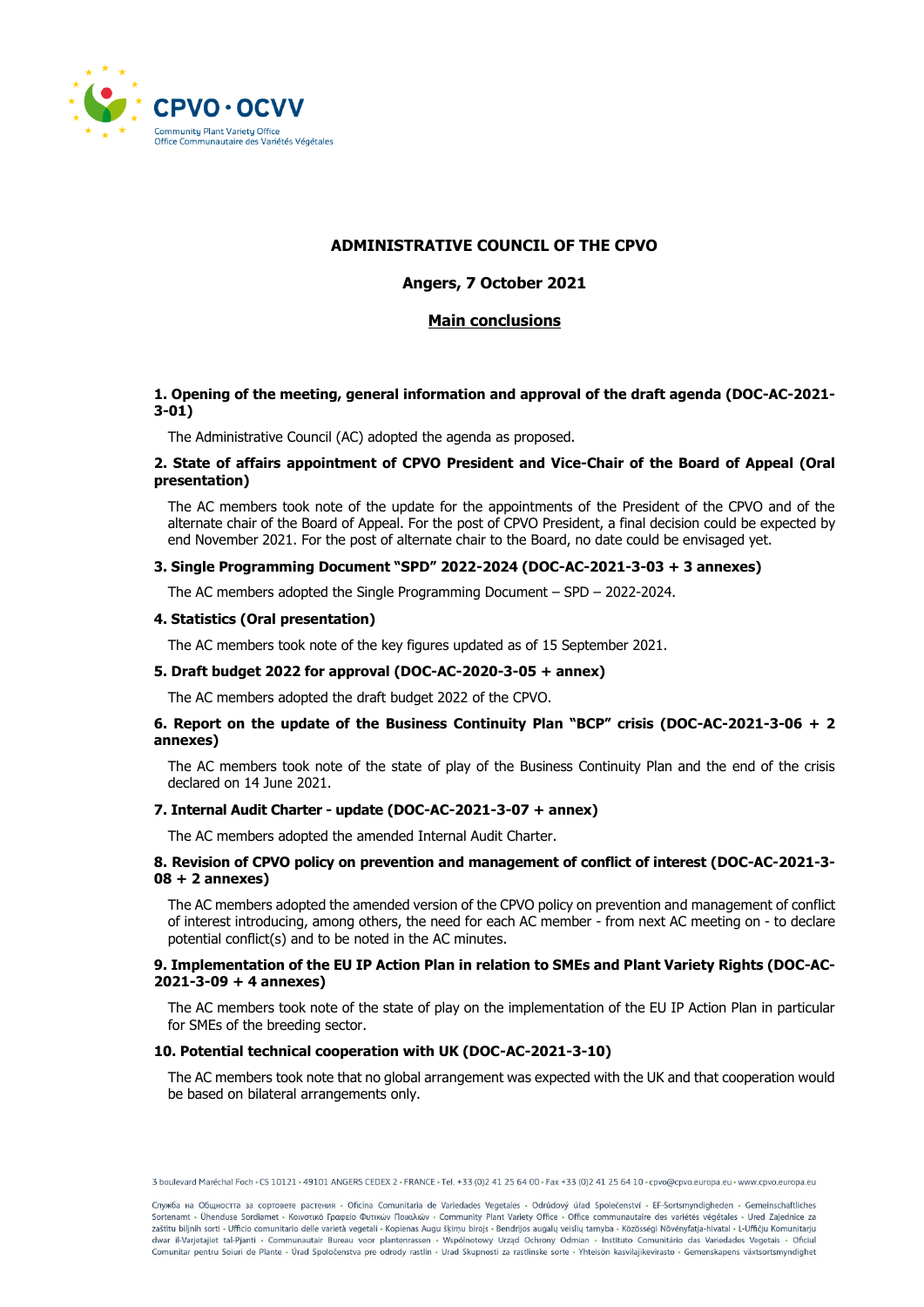# **11. Update on organizing technical examinations in a competent authority outside the EU (UK) for the species Podocarpus macrophyllus (DOC-AC-2021-3-11)**

The AC members took note of the postponement, until Spring 2022 AC meeting, of the adoption of the decision on organising technical examinations in the UK for the species Podocarpus macrophyllus. In case the evaluation report could be available earlier, the adoption could be made by written procedure.

# **12. Proposal on how to follow-up on the report of the Costs Calculation WG (DOC-AC-2021-3-12 + annex)**

The AC members expressed in favour of merging the costs groups for which breeders' organisations have not expressed any reservation (DOC-AC-2021-3-12, section 2.1, option 3). The list of costs groups concerned under that option will be sent around after the meeting by the CPVO. The AC noted the need to further reflect for the fruit species.

As regards the two alternative proposals from Plantum as well as from the Swedish Board of Agriculture, the AC members expressed in favour of creating a new working group with specific mandate to consider those proposals and endorsed the draft Terms of Reference as proposed. The attendance will be composed of experts proposed by the Technical Liaison Officers (TLOs), AC members, breeders' organisations representatives and the CPVO. In addition, and if deemed necessary, an extraordinary AC meeting could be organised once the working group would have concrete proposals to be discussed having considered the various options.

As regards the proposal from CIOPORA to pay examination fees in several instalments, the AC members agreed that the CPVO and CIOPORA should continue the discussions outside the scope of the newly created working group.

## **13. Study on the benefits of the EU PVP system by the Observatory (DOC-AC-2021-3-13)**

The AC members took note of the state of play of the study on the benefits of the EU PVP system. It is likely that the study would be published in 2022.

#### **14. Revision of the International Relations Strategy (DOC-AC-2021-3-14 + 2 annexes)**

The AC members agreed on the revision of the International Relations Strategy as proposed by the CPVO with two amendments to the text made by the Commission.

# **15. Approval of Financial Accounts 2020 (DOC-AC-2021-3-15)**

The AC members took note of the CPVO Final Accounts for 2020, which have been subject to an Audit by the European Court of Auditors with minor changes compared to the version presented in April 2021. They also include a declaration of CPVO accountant and President.

# **16. Decisions on the recommendations to entrust Examination Offices (DOC-AC-2021-3-16)**

The AC members adopted the five recommendations put forward by the Audit Team Leader for Czech Republic (UKZUZ), Slovakia (UKSUP), Bulgaria (IASAS), Estonia (ARC) and Denmark (Tystofte Foundation).

# **17. Report on QAS activities (DOC-AC-2021-3-17)**

The AC members took note of the report on QAS activities.

#### **18. Decision on the adoption of CPVO Technical Protocols (DOC-AC-2021-3-18 + 2 annexes)**

AC members unanimously adopted the two technical protocols presented for Juglans regia L. (CPVO-TP/125/1) for an entry into force on 6/10/2021 and for Vaccinium L. for an entry into force on 7 October 2021 for both.

# **19. Adapting the scope of entrustment of the designation agreement in respect of interspecific hybrids (DOC-AC-2021-3-19 + annex)**

The AC members agreed to the CPVO proposal to adapt the scope of entrustment of designation agreements in respect of complex interspecific hybrids (with more than 2 components).

### **20. Consolidated Annual Activity Report 2020 (ECA Updates) (DOC-AC-2021-3-20 + 2 annexes)**

The AC members adopted the consolidated annual activity report (CAAR) as updated with minor updates recommended by the Court of Auditors.